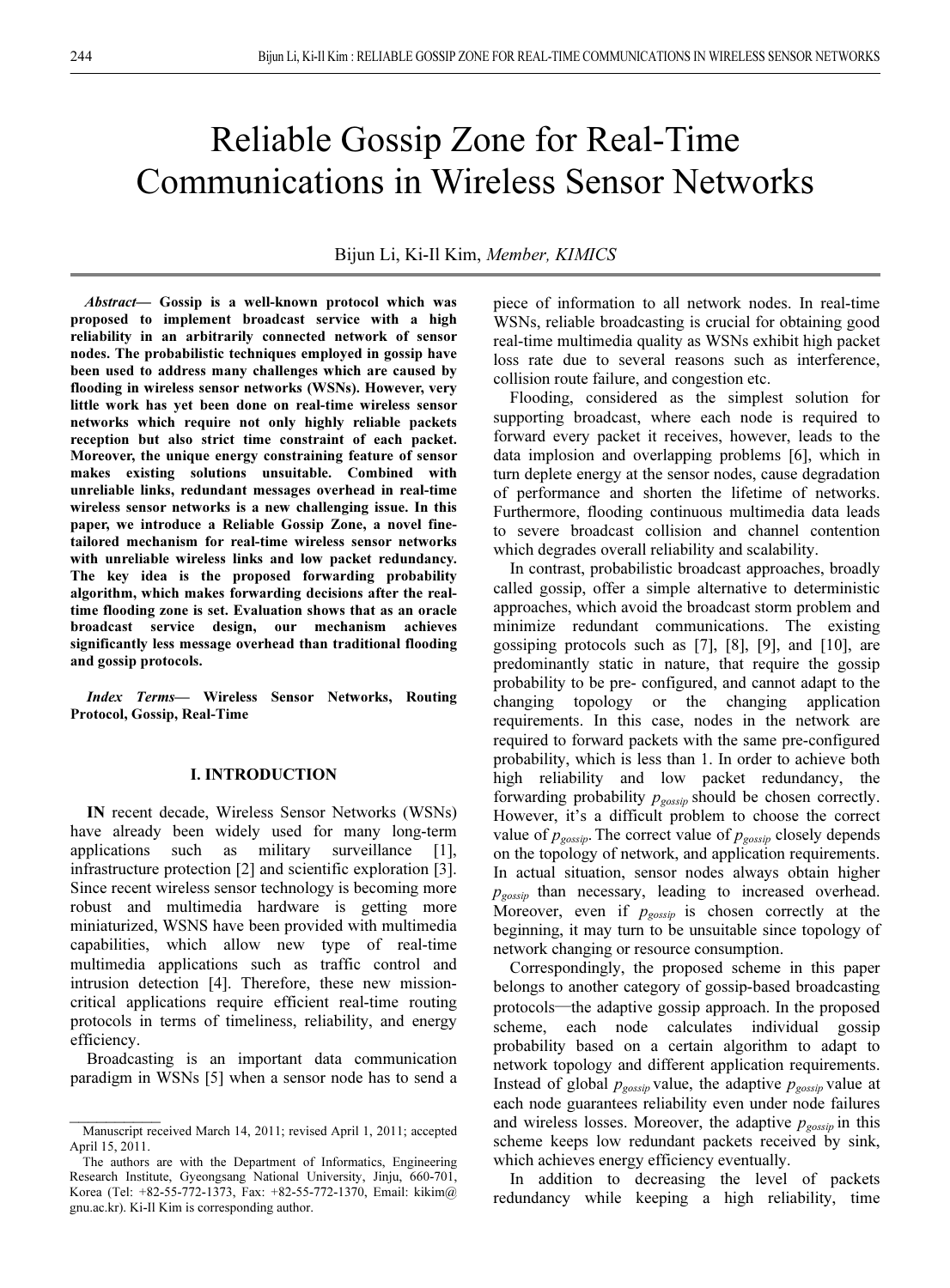constraint introduced by real-time communication requires restricting the gossip service within a carefully selected flooding zone between source and sink, which is composed of interconnected nodes. This feature guarantees not only timeliness in real-time WSNs but also energy efficiency [11].

The rest of this paper is organized as follows: Related works are presented in Section II. Section III defines the network model and initialization. Section IV introduces our main design of algorithm, followed by its performance evaluation in Section V. Section VI concludes the paper and shows future work.

## II. RELATED WORKS

Gossip-based broadcasting protocols generally include two approaches: sender-based and receiver-based. Using ender-based gossip protocol, when a node receives a packet, it selects a subset of its neighbors to forward it. On the other hand, receiver-based gossip protocol makes every node randomly decides whether it forwards the packet or not. For dynamic-topology networks, the former one is considered to be unsuitable since a node does not know its neighbors conditions and make a decision on which node should be in the forwarding subnet in advance.

As an important category for WSNs, the receiver-based gossip protocols have been extensively studied in the literature. Aimed at improving data implosion problem, Smart Gossip [12] adaptively determines the forwarding probability at individual node based on previous knowledge and network topology, to forward received messages.

Haas et al. [7] developed four kinds of schemes for enhancing the static gossip approach, including the basic scheme called Gossip1, and other improved versions: Gossip2 (two-threshold scheme), Gossip3 (preventing premature gossip death scheme), Gossip3 (retries scheme) and Gossip4 (zones scheme). the Energy Map—the information about the amount of schemes for enhancing the static gossip approach, including the basic scheme called Gossip1, and other improved versions: Gossip2 (two-threshold scheme), Gossip3 (preventi

In [13], gossip probability is proposed to be adaptive to energy available at each part of the network, to perform energy-aware broadcasting in WSNs.

Neighbor-aware gossip-based broadcasting scheme [14] makes nodes forward control messages with dynamic probability to decrease the number of redundant messages and thereby improve energy efficiency. By using a novel probability table and adjustment mechanism based on neighbor conditions, nodes can obtain a suitable gossip probability. Furthermore, this work considers some special cases of uneven sensor deployment such as that contains nodes with a low degree.

However, none of these gossip-based broadcasting solutions meets the timeliness requirement of real-time WSNs.

On the other hand, flooding-based routing protocol has been used to broadcast data packets within a carefully pre-

defined zone in real-time multimedia WSNs [15]. The proposed flooding zone control protocol monitors the incoming multimedia packets to detect performance deterioration and change the size of flooding zone (increase/decrease) accordingly. This flooding zone scheme meets some application requirements of real-time multimedia WSNs such as timeliness and reliability, however, flooding-based routing protocol lacks of solution for message overhead, which degrades the performance of energy efficiency.

### III. PRELIMINARIES

This section defines the network model and introduces the initialization process of proposed real-time flooding zone.

### A. Network Model

Suppose there is a wireless sensor network which includes 100 nodes in grid topology, as it is shown in Figure 1. In this simple network, all nodes have a predetermined radio range that each one is able to communicate with 8 of its neighbors, and the links are shown as solid lines. A node can transmit the packet at any time after receives it. Formally, the network can be denoted by a graph  $G = (V, E)$  where V is the complete set of 100 nodes in the network and E is the set of directed edges between each pair of nodes.

To implement the proposed protocol, all nodes are marked with a sequence number from 1 to 100, and assume that node 12 is a source which sends packets to sink node 67.



Fig.1. Grid topology of 100 nodes.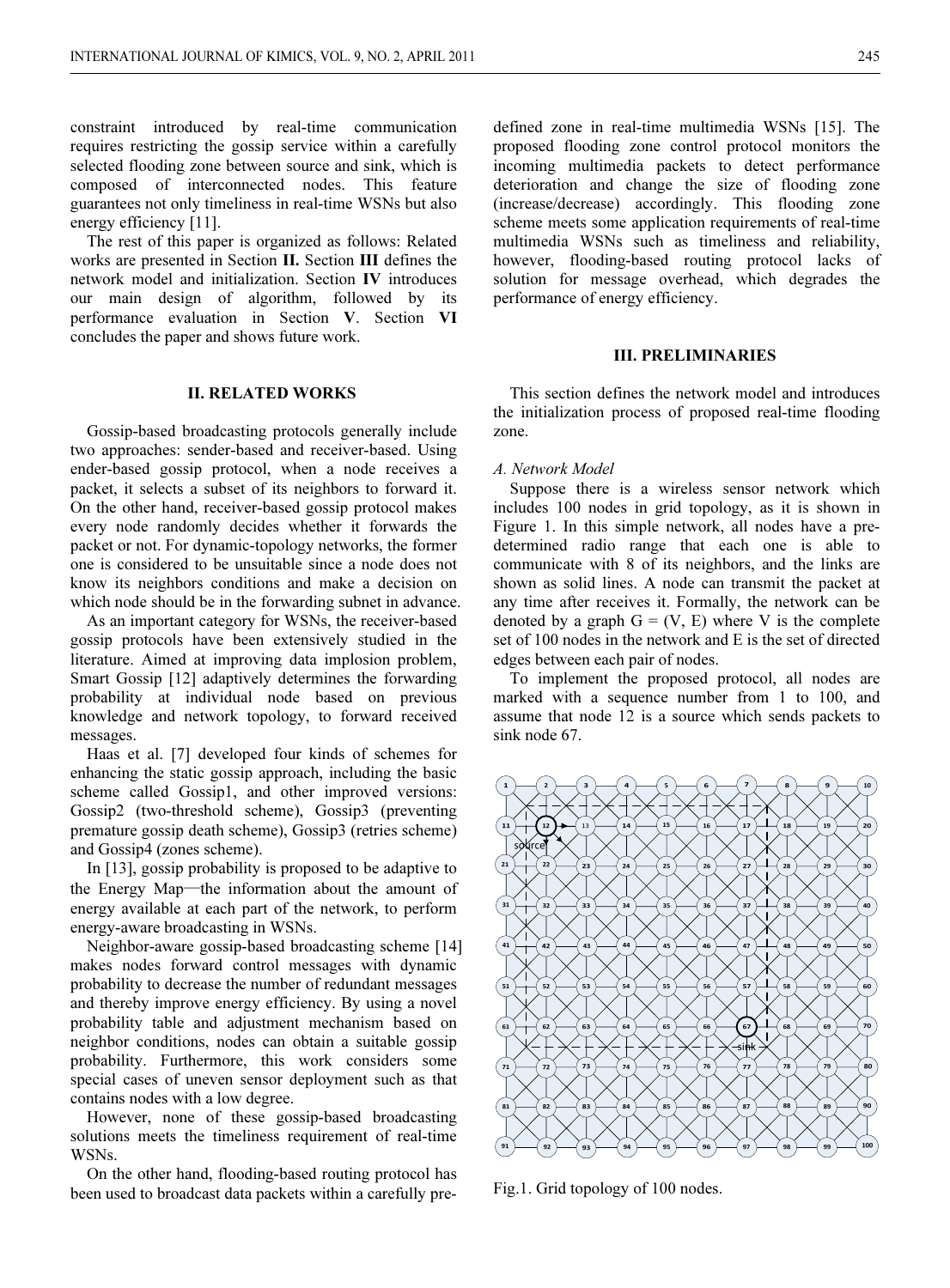The area surrounded by dashed line is the so-called real-time flooding zone which includes all useful nodes that forward the packets from source node to sink. In different scenarios, this area is set carefully to meet the timeliness requirements of real-time applications and keep the message overhead on a relatively low level. As the very first step of the proposed scheme, the key point lies in how to select the optimal set of nodes for subsequent gossip communication between source node and sink.

# B. Initialization

Suppose the source nodes have 100 packets to be sent throughout the whole network to sink. In order to meet the timeliness requirement of real-time application, and decrease the redundant packets reception rate at the same time, a Real-Time Flooding Zone (RTFZ) should be initialized before the transmission starts.

The initialization a RTFZ involves a two-way handshake process [11]. The process starts by broadcasting an initialization message (Init-msg) from the source node to sink. The Init-msg carries a hopcount value which increases by 1 after it is forwarded one time by an intermediate node. Moreover, the timeliness requirement of the specific real-time multimedia application is also added to this Init-msg as the TTL (Time-To-Live) field to help set the zone under real-time constraint. Once it receives an Init-msg, the intermediate node marks itself with the lowest hopcount value of all Init-msg it received as a Hop-ID which indicates the hop distance from the source node. After sink receives multiple copies of Init-msg from different paths with different hop-count value (Hop-ID), it records and sorts all received Hop-ID values in a table (HopDepth table).

There are several pre-defined policies for intermediate nodes to forward Init-msg as follow:

- 1. An intermediate node forwards all Init-msg it received except those ones with the same Hop-ID, which are recognized to be duplicated. Each node records the number of upstream nodes it receives Init-msg from.
- 2. When an intermediate node receives an Init-msg which already expires, it will discard this Init-msg silently, and marks that upstream node as unavailable.

Before sending back an acknowledgment message (Ack-msg) to source node, sink selects a suitable HopDepth value from the Hop-ID table. The Hop-ID table illustrates the status of multiple paths in the network, that how many hops they need for delivering the Init-msg to sink without expiring. Sink chooses the maximum value of all Hop-ID values which it received before deadline, and sends it back to the available last hops as the suitable HopDepth in an Ack-msg. The required packets reception rate  $\tau$  is sent back to source node as well within the Ack-msg.

The acknowledgement process employs unicast communication rather than broadcasting, to make this initialization of RTFZ more efficient and accurate. Unicasting policies are shown as follow:

- 1. Sink unicasts Ack-msg to all available last hops which have sent Init-msg to it within deadline.
- 2. After receives the Ack-msg, each intermediate node records the lowest hop-count value of all Ack-msg it received as an Ack-ID, at the meantime, the number of downstream nodes that it received Ack-msg from is also recorded.
- 3. Each intermediate node unicasts Ack-msg to all its available upstream nodes until the source node, which have sent Init-msg to it without expiring.

During the exchange of the Init-msg and the Ack-msg, intermediate nodes learn their relative hop distance from both source and sink nodes by Hop-ID and Ack-ID. Intermediate nodes decide whether to join the RTFZ or not depend on the HopDepth value chosen by sink. If the sum of distances of an intermediate node from both source and sink nodes is less than or equal to the chosen HopDepth, then the node joins the RTFZ area. This process is calculated as follow:

# $HopDepth \ge Hop - ID + Ack - ID$

Once an intermediate node decides to join the RTFZ, it continues unicasting Ack-msg to its upstream nodes; if not, it discards Ack-msg silently. After the RTFZ is initialized, the source node starts gossip-based real-time multimedia session by broadcasting the data packets only in the defined real-time flooding zone. Sink node resizes the area of RTFZ only if the timeliness constraint cannot be satisfied with the current hop distance by re-unicasting a newly selected HopDepth, as shown in Figure 2.



Fig. 2. Different initialized RTFZ sizes.

# IV. ALGORITHM DESCRIPTION

In this section, the proposed gossip-based broadcasting scheme is organized as three phases: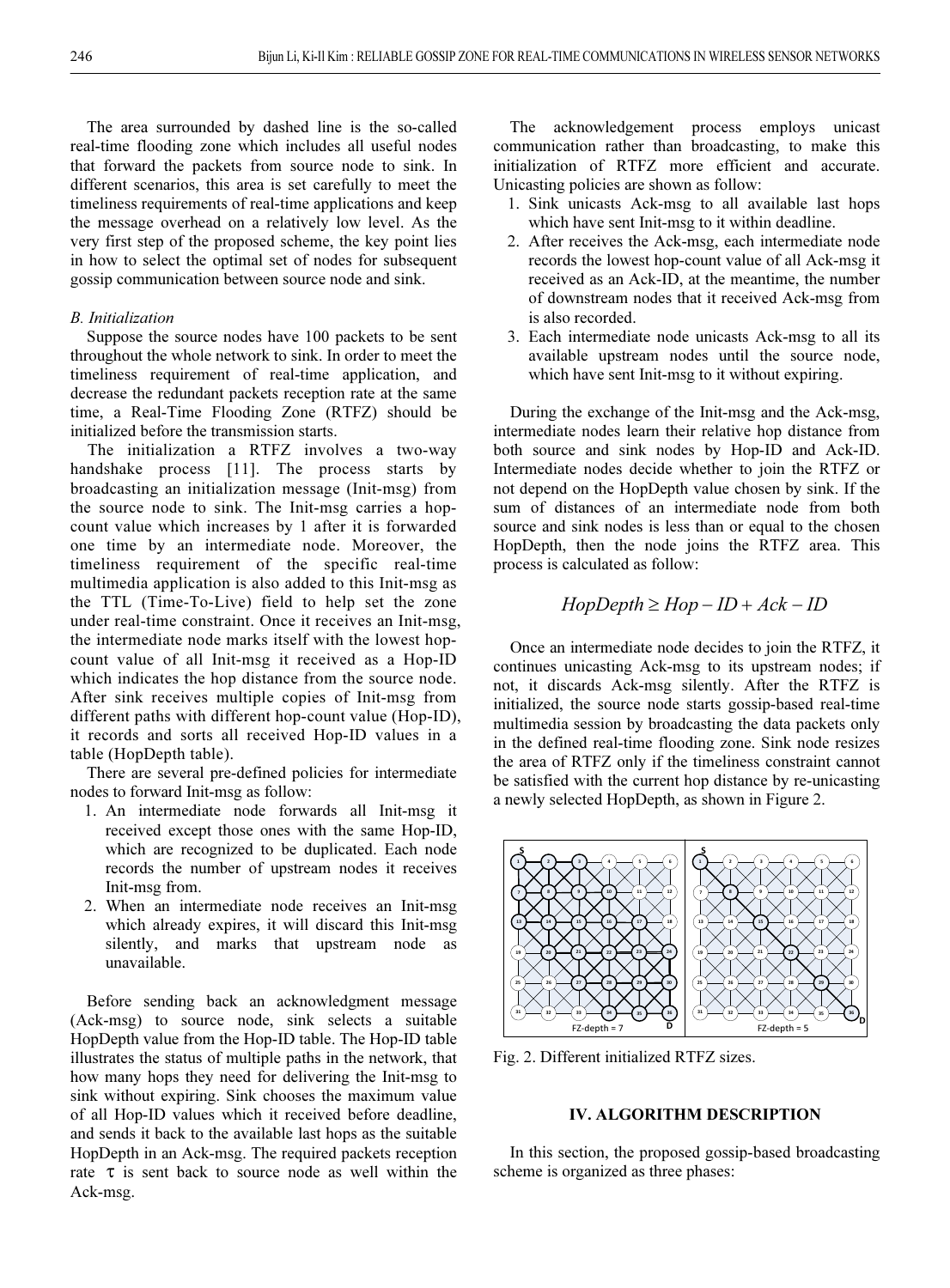### A. Confirming upstream and downstream nodes

After the real-time flooding zone is set, all nodes involved in this zone have known the required packets reception rate  $\tau$  and the HopDepth chosen by sink. For each node, the first step of calculating the individual gossip probability is to figure out the initialized forwarding probability  $P_{ini}$ . For instance,  $\tau = 90\%$ implies that the reliability requirement of the application expects sink to receive at least 90 out of 100 packets sent out from the source node. However, if all intermediate nodes forward the packets with a forwarding probability equals to 90%, the final packets reception rate at sink must be less than 90%. From [12], we learn that it's necessary to translate this  $\tau$  to a per-hop forwarding probability,  $P_{in}$ . In other words, if each node in the RTFZ forwards packets with a probability as  $P_{ini}$ , then sink will receive packets at the packets reception rate it expected. In this case, this  $P_{ini}$  could be considered as the maximum forwarding probability of each node.  $P_{ini}$  is calculated using this equation:

$$
\tau = (P_{ini})^{HopDepth-1}
$$

With this notion of initialized forwarding probability for each hop in the RTFZ, a node with a single upstream node requires more than  $P_{ini}$ . However, when a node has  $n_p$  upstream nodes, the probability  $P_{req}$  that at least one of them transmits with must exceed the per-hop initialized probability. In order to calculate this  $P_{req}$ , all intermediate nodes pass Hello messages to their upstream nodes after the RTFZ is set, to notice each upstream node that how many downstream nodes it has, which implies the importance of each upstream node. Then, by using the equation shown below, a node collects the information from all its downstream nodes, and selects the minimum value  $n_p$  which indicates this downstream node has the highest reception requirement of all downstream nodes  $n_c$ .

$$
n_{p}^{'} = \min(n_{pi}), i = (1, 2, ..., n_{c})
$$

After  $n_p$  is selected by one node, the following equation dictates the choice of gossip probability:

$$
(1 - P_{req})^{n_p} = (1 - P_{ini})
$$

In this equation,  $(1 - P_{req})$  denotes the probability that a particular upstream node does not forward the packet. Assume that all upstream nodes of one intermediate node independently decide whether to forward or not, the

probability of all  $n_p$  upstream nodes choose not to forward could be calculated as  $(1-P_{\text{real}})^{n_p}$ . If this value modes choose not to  $(1 - P_{req})^{n_p}$ . If this value equals to the failure probability  $(1 - P_{ini})$ , it means the required forwarding probability  $P_{\text{rea}}$  is the lower threshold for one upstream node.

The proposed gossip-based broadcasting scheme is an adaptive gossip protocol that adaptively calculates the suitable gossip probability for an particular upstream node based on relationships between the this node and its downstream nodes. Since the higher threshold and lower threshold of gossip probability have already been found, each node in the RTFZ needs a method to calculate individual gossip probability before forwards the first packet it received.



Fig. 3. Example of different neighbor conditions with the same number of downstream nodes

In this phase, the work is to figure out a method to measure the importance of one upstream node to all its downstream nodes. Here we use neighbor conditions of each node to compute a corrected value that denotes the importance of one upstream node. The numbers of downstream nodes of node A1 and A2 are the same in Figure 3. According to equation  $\odot$  and equation  $\odot$ , node A1 and A2 have the same  $P_{\text{req}}$  as the lower threshold of gossip probability. However, one downstream node B2 of node A1 has more upstream nodes than B4 of A2, which implies that as an upstream node, A2 plays more important role to its downstream nodes than A1. As a result, A2 is considered to have higher gossip probability. The following equations are used to compute true gossip probability of a node, where  $n_c$  is the number of downstream nodes of one node,  $n_c$  is the minimum number of upstream nodes,  $\Delta P$  is the corrected value for individual node.

$$
\Delta P = (P_{\text{ini}} - P_{\text{rep}}) \bullet \frac{1}{n_{\text{p}}'} \bullet \frac{n_{\text{c}}}{\sum_{i=1}^{n_{\text{c}}} \frac{1}{n_{\text{pi}}}} / n_{\text{c}}
$$

For all nodes in the RTFZ, the value of  $P_{req}$  depends on the downstream node which has the minimum number of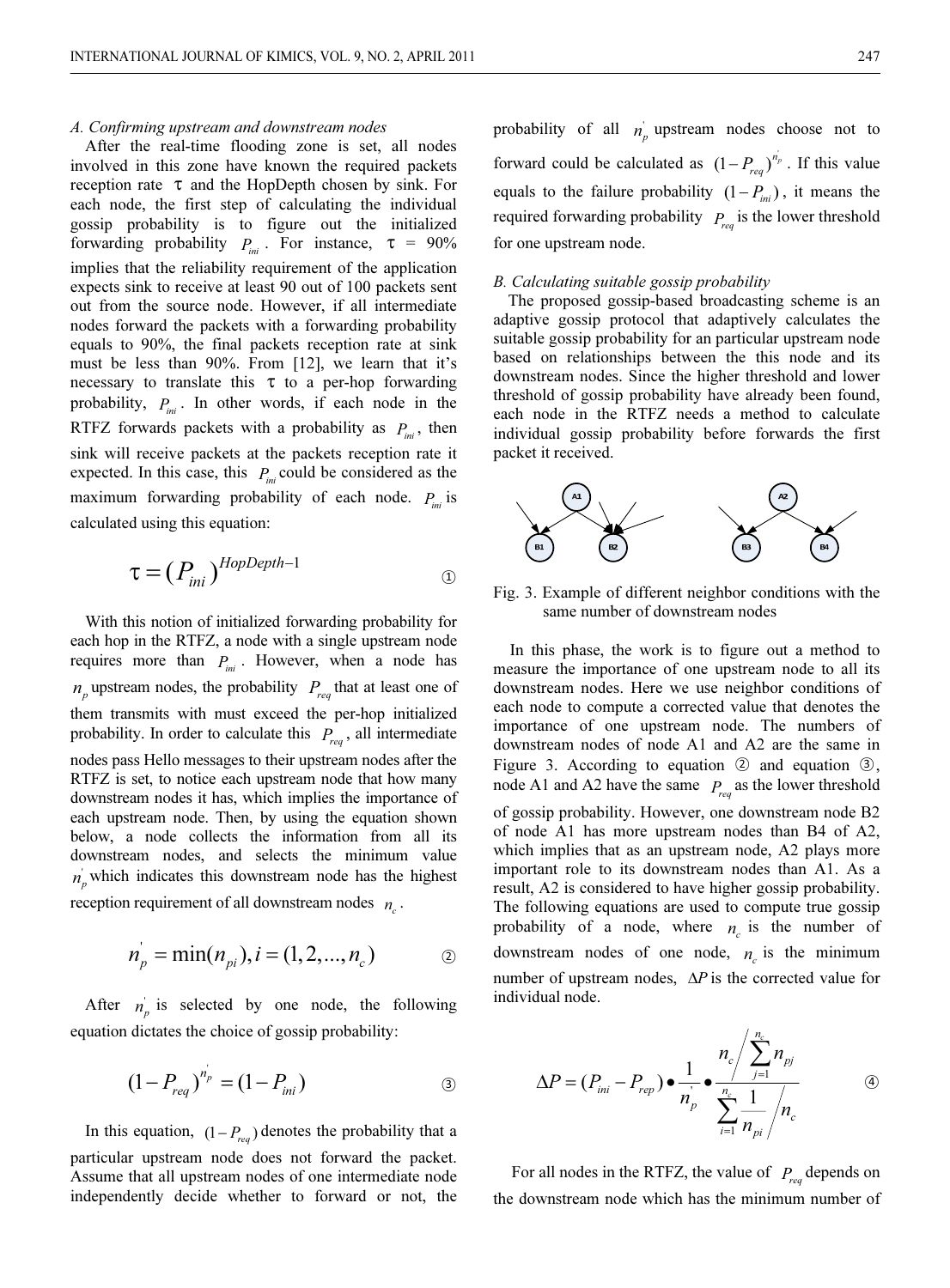upstream nodes  $-n_p$ . The gap between  $P_{ini}$  and  $P_{req}$ , upstream nodes  $-n_p$ . The gap between  $P_{ini}$  and  $P_{req}$ ,<br> $(P_{ini} - P_{rep})$  can be thought as the 'risk' of 'putting trust on this number of upstream nodes', so  $(P_{\text{ini}} - P_{\text{rep}}) \bullet 1/n_p$  means each upstream node shares this 'risk', to guarantee the reliability. The last part of this equation indicates a coefficient to evaluate the importance of one upstream node to all its downstream nodes. The numerator 1  $n_c$  $\begin{array}{c} \n\epsilon \left\langle \right. & \left. \sum_{j=1}^{I^*} p_j \right. \n\end{array}$  $n_c / \sum_{p} n_{p}$  is the ratio of links which come

from an upstream node, to the sum of links which go to all downstream nodes. It is considered to be a weight value to inflect the importance of one node to its downstream

nodes. The denominator 
$$
\sum_{i=1}^{n_c} \frac{1}{n_{pi}} / n_c
$$
 is the average value of that for each downstream node, the ratio of the link

comes from the particular upstream node to the number of all upstream nodes it has. For this correction value, the more close to 1, the more similar neighbor condition each downstream node has. If it equals to 1, it means that all downstream nodes have the same number of  $n_n$ , and require the same  $P_{\text{reco}}$  value; if it is less than 1, it means one or more downstream nodes have more than  $n_p$  upstream nodes, which require lower forwarding probability than  $P_{req}$ . In this case, upstream node takes it into account and decreases  $P_{\text{res}}$  accordingly to lighten the message overhead.

Once this correction value of probability  $\Delta P$  is calculated, each upstream node uses the equation below to generate the true gossip probability:

$$
P_{gsp} = P_{req} + \Delta P
$$

### C. Handling first-hop nodes

This phase attempts to identify the sensor node at a particular location of the real-time flooding zone. In this proposed scheme, the particular sensor nodes refer to the first-hop nodes from the source nodes, which have the greatest impact to the whole network if transmission failure happens. Since the influence of transmission failure decreases proportionally from the source node to sink, to afford reliability and stability of the proposed protocol, it is necessary to set the probability of the firsthop nodes equals to 1, to avoid the packets from dying out at the very beginning.

# V. PERFORMANCE EVALUATION

To confirm performance enhancement, the proposed scheme is compared with the traditional flooding and a static gossip protocol Gossip1 [7]. These three protocols are implemented on C language. For simulations, 100 nodes are distributed in an area with grid topology as shown in Figure 1. The distance between nodes with consecutive numbers is set as 170m, which leads to the diagonal distance of two nodes to be about 250m, very close to the default radio radius of one node.

The evaluation is first set in a perfect network environment without link and node errors, and then link and node failure modules are added to the previous network setting. All simulations are supposed to show the enhancement of proposed scheme in timeliness, reliability and energy efficiency by reducing overhead generated by redundant packets.

### A. Performance without errors



Fig. 4. Performance of proposed scheme without errors

Without errors, the proposed scheme performs well in all scenarios as shown in Figure 4. For four realtime flooding zones set by different HopDepth, the proposed scheme not only guarantees reliability of packet transmission, but also keeps low-level redundancy of duplicate packets, which is the critical issue in existing flooding and gossip protocols. In Figure 4, when HopDepth is equal to 5, which indicates that there's only one path is available from source node to sink in this scenario, the number of redundant packets received by sink decreases inversely as the growth of required packet reception rate. Due to the fact that there's only one path transferring packets in this case, the result is reasonable and acceptable. When the HopDepth value is equal to a number from 6 to 8, the number of redundant packets increases proportionally according to growth of required packet reception rate. Since there's no error on both nodes and links, and forwarding policy is supposed that duplicate packets will be discarded once they have received by one node, the zone which has less HopDepth transfers more packets due to a higher forwarding probability calculated by proposed algorithm. However, in some other scenarios which include definite errors on both nodes and links, this condition will be changed.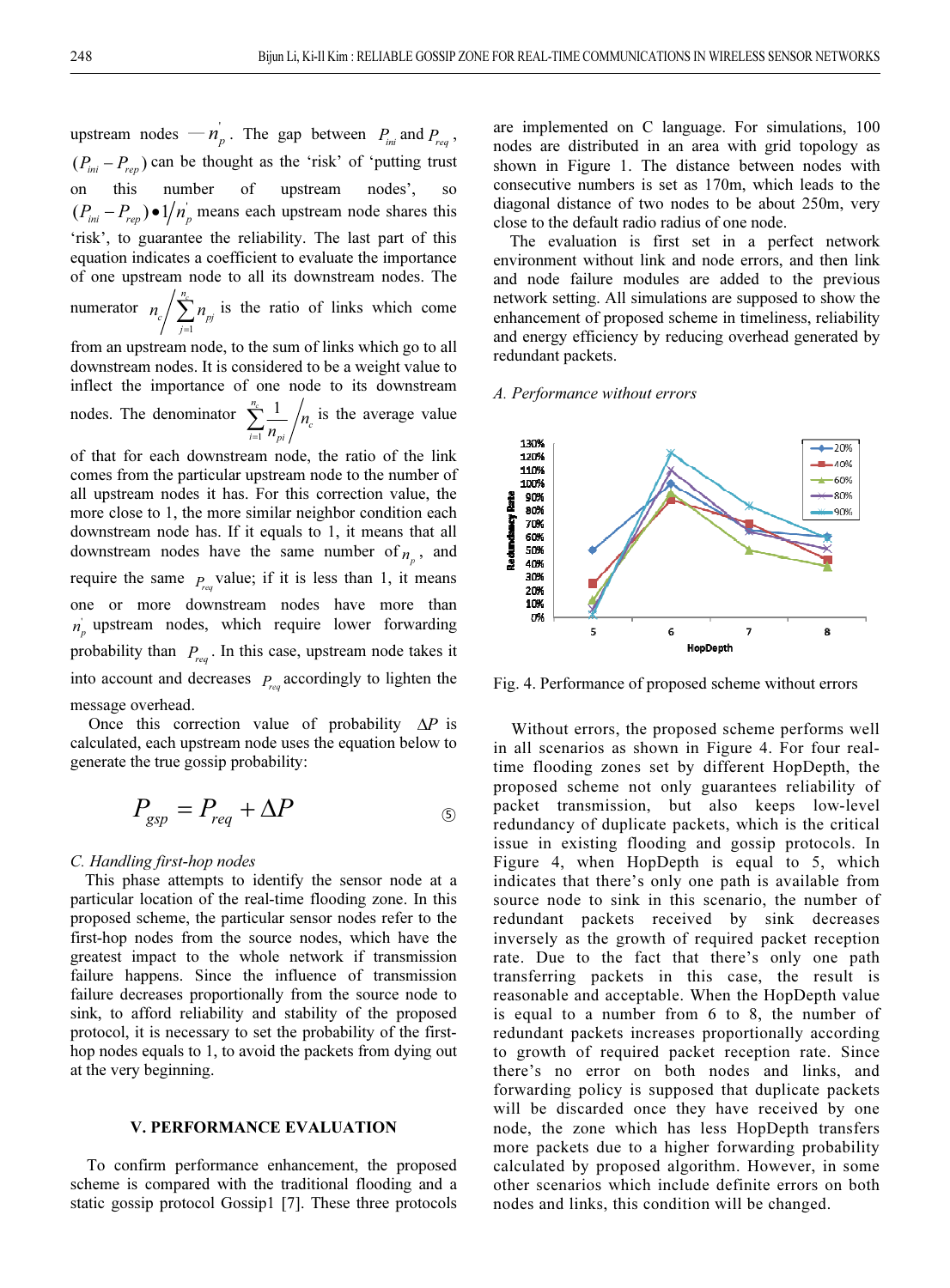### B. Comparison without errors

Integrated with all three kinds of protocols, Figure 5 shows that without errors, the proposed protocol performs much better than others, which is meant to be more suitable for a real-time flooding zone. Comparing with others, the proposed protocol has less redundant packets in all scenarios, while Gossip1 leads to proportionally several times more redundant packets, and Flooding performs the worst with the most redundant packets. The monotone decreasing tendency of Flooding attributes to the same amount of packets received by sink but different requirements of reliability in each scenario.



Fig. 5. Comparison of three protocols without errors

C. Comparison at defined HopDepth with errors



Fig. 6. Comparison of three protocols with errors at defined HopDepth

In Figure 6, the proposed protocol denotes that although some packets are lost during transmission due to the link and node failures, it still guarantees the reliability required by sink with relatively low redundancy. Accordingly, Gossip1 also has a little amount of packets lost, but the number of redundant packets is still great. Flooding has almost the same amount of packets received by sink as without errors.

# D. Comparison at defined packets reception rate with errors The forth scenario is set with errors and required packets reception rate as 80%, in Figure 7, Flooding

shows a huge amount of redundant packets, while Gossip1 performs similarly to it. This is because both of them employ static forwarding probabilities when forward packets, which couldn't adapt the situation of each node. Instead of static one, the proposed protocol uses an adaptive probabilistic technique to calculate a suitable forwarding probability on each node, which leads to less redundancy at sink.



Fig. 7. Comparison of three protocols with errors and defined packets reception rate

# VI.CONCLUSION AND FUTURE WORK

This work presents the proposed gossip-based broadcasting protocol for real-time multimedia sensor networks. It involves two phases: a real-time flooding zone initialization that set to guarantee timeliness requirement of real-time applications, and an adaptive gossip-based forwarding algorithm which considers both maintaining the required reliability and energy efficiency by reducing redundant packets to lighten the message overhead. Extensive simulations and evaluation show that the proposed protocol approaches much better performance with lower redundancy rate than traditional Flooding and Gossip1. The reliable gossip zone protocol proposed in this paper is designed for the scenario where the energy of sensor nodes is relatively high. In the future, we shall extend this work into the scenario where all sensor nodes have different energy conditions, and each node should take its energy condition into account when forwarding packets.

### ACKNOWLEDGMENT

This research was supported by the MKE (The Ministry of Knowledge Economy), Korea, under the ITRC(Information Technology Research Center) support program supervised by the NIPA(National IT Industry Promotion Agency (NIPA-2011-C1090-1031-0007).